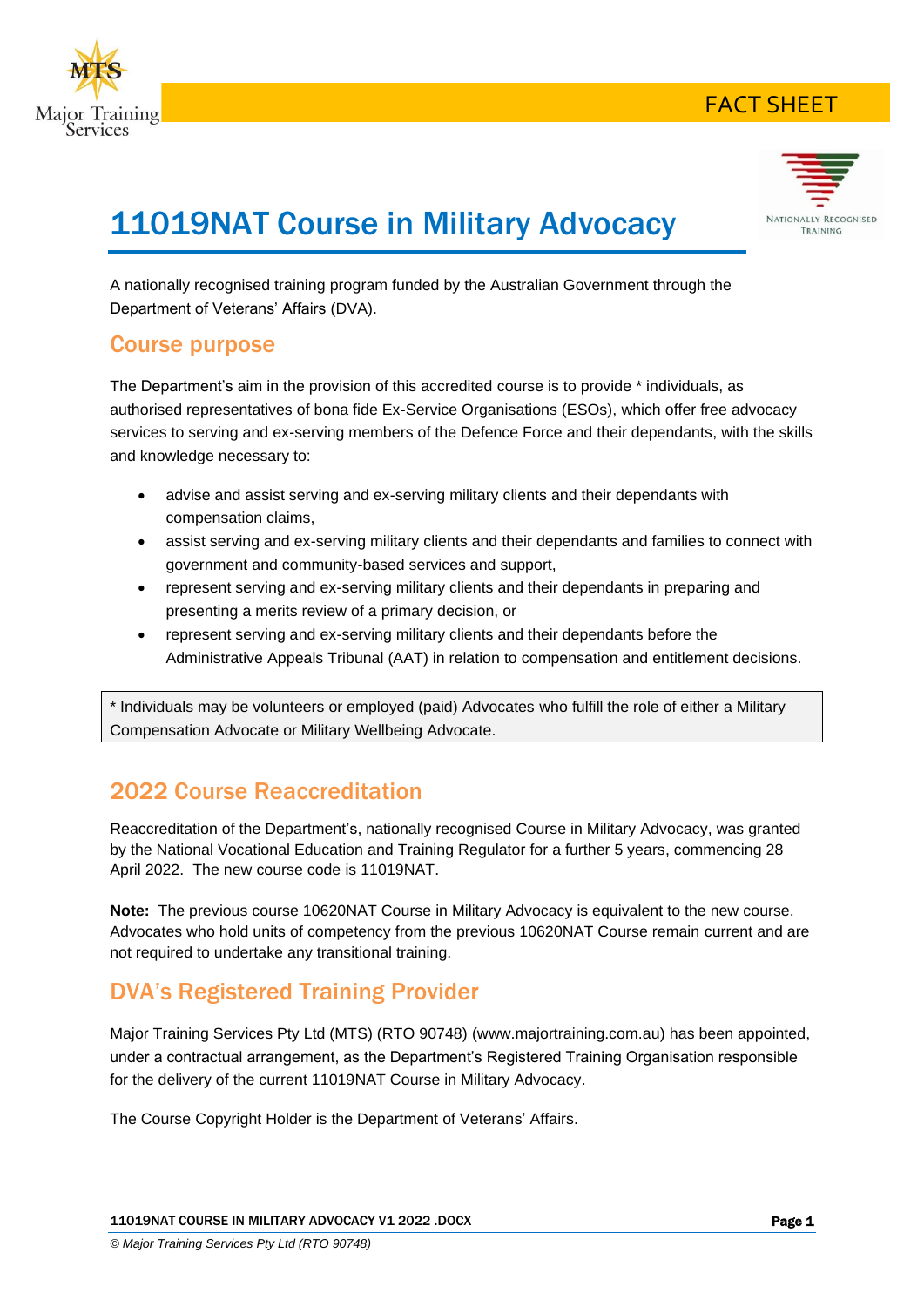

# Course Structure

The course includes six elective Units of Competency covering two streams. Some units have a prerequisite Unit of Competency. The completion of each Unit of Competency leads to a Statement of Attainment for that Unit of Competency being issued by Major Training Services Pty Ltd (RTO 90748). When a trainee is issued a Statement of Attainment for the Unit of Competency they have completed, they are then accredited to be an Advocate to provide the services identified by that Unit of Competency.

The two streams of the course and their corresponding Units of Competency (as listed on the National Register) are:

#### **Rehabilitation and Compensation Stream**

- Compensation Level 1 **NAT11019001** Provide military rehabilitation and compensation advocacy services under supervision (previously unit code *MILADC001)*
- Compensation Level 2 **- NAT11019002** Provide military rehabilitation and compensation advocacy services – (previously unit code *MILADC002)*
- Compensation Level 3 **- NAT11019003** Advocate on behalf of members of the military community for a merits review of a primary decision – (previously unit code *MILADC003 or MILADC005)*
- Compensation level 4 **- NAT11019004** Advocate on behalf of members of the military community before the Administrative Appeals Tribunal – *(*previously unit code *MILADC004)*

#### **Wellbeing Stream**

- Wellbeing Level 1 **NAT11019005** Provide military wellbeing advocacy services under supervision – (previously unit code MILADW001)
- Wellbeing Level 2 **- NAT11019006** Provide military wellbeing advocacy services (previously unit code MILADW002)

Trainees may choose to only complete **one** or **both** streams up to Level 2 units without the need to progress further.

To progress to Level 3 Compensation, trainees must possess a Statement of Attainment for MILADC002 or NAT11019002 and likewise, to progress to Level 4 Compensation, they must possess a Statement of Attainment for either MILADC003, MILADC005 or NAT11019003.

# Delivery Modes

Accreditation to become an Advocate to provide the services identified by one or more of the six Units of Competency outlined above, can occur by two means, Recognition of Prior Learning (RPL) or the Training Pathway.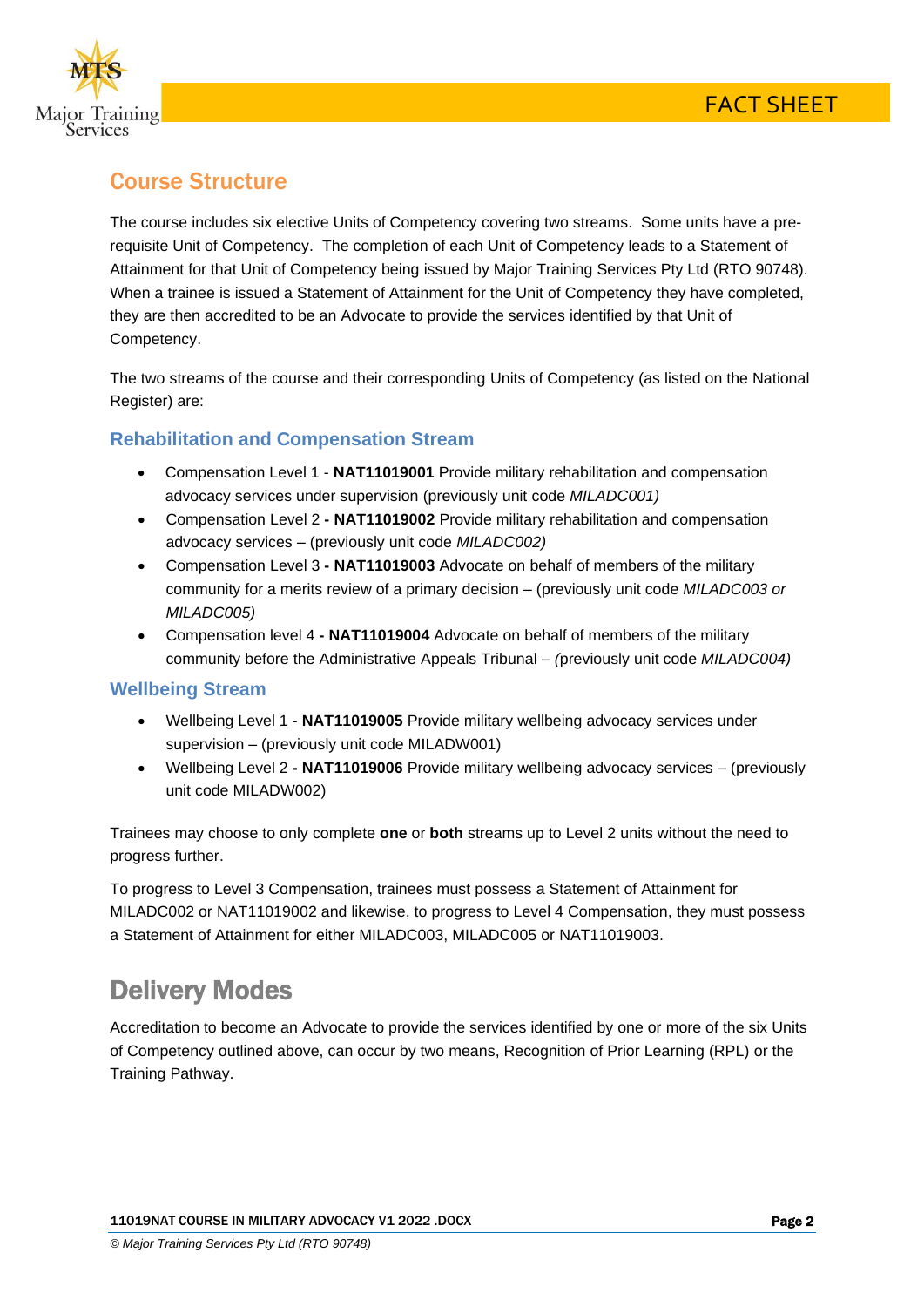

### Recognition of Prior Learning (RPL)

RPL is offered, provided the learner can submit documented evidence against each of the requirements in the unit of competency being sought. This evidence must be the learner's own work.

To progress to a higher level in either Compensation or Wellbeing, trainees must first possess a Statement of Attainment for the lower level unit of competency.

### The Training Pathway

This is the route to accreditation for new trainee Advocates. Advocacy training is based on the Adult Learning Principle of 70:20:10. This means the training for each unit of competency is largely undertaken on the job, with 70% of learning coming from workplace experience under the guidance of a mentor, 20% from information obtained from a mentor and other advocates and 10% from formal learning. Formal learning includes eLearning study units as well as attendance at a Consolidation and Assessment (C&A) program conducted at the end of the learning journey for the individual unit of competency being studied.

During on-the-job training, trainees will be required to complete a Workplace Experience Log (WEL) under the guidance of a mentor. Once both the WEL and online study units have been completed, the mentor will then nominate the trainees as ready to attend a C&A program. These programs are generally delivered via facilitator-led online delivery.

Attendance at these C&A programs requires a commitment of 3-4 days, depending on the unit of competency being assessed.

For online delivery, trainees will need access to a computer with stable internet connection and possess good computer skills. If required, instruction on how to use the online meeting platform can be requested by the trainee, prior to attendance at a C&A program. These requests should be directed to [ATDPenquiries@dva.gov.au.](mailto:ATDPenquiries@dva.gov.au)

Assessment material will be provided electronically.

# Duration

Trainees take, on average, twelve (12) months to complete their chosen unit of competency via the training pathway. However, this depends greatly on the individual and the amount of time they can reasonably be expected to offer their services within their ESO.

# Enrolment and Entry Requirements

Trainees are to be selected by their ESO using the "Guidelines for the Selection of Trainee Advocates" which is available on the ATDP website **www.atdp.org.au**. Ideally, trainees will have been exposed to the Advocacy role within an ESO prior to enrolment, to ensure they have both the capability and willingness to carry out the role, and are prepared to work in accordance with organisational requirements including confidentiality and privacy.

11019NAT COURSE IN MILITARY ADVOCACY V1 2022 .DOCX Page 3